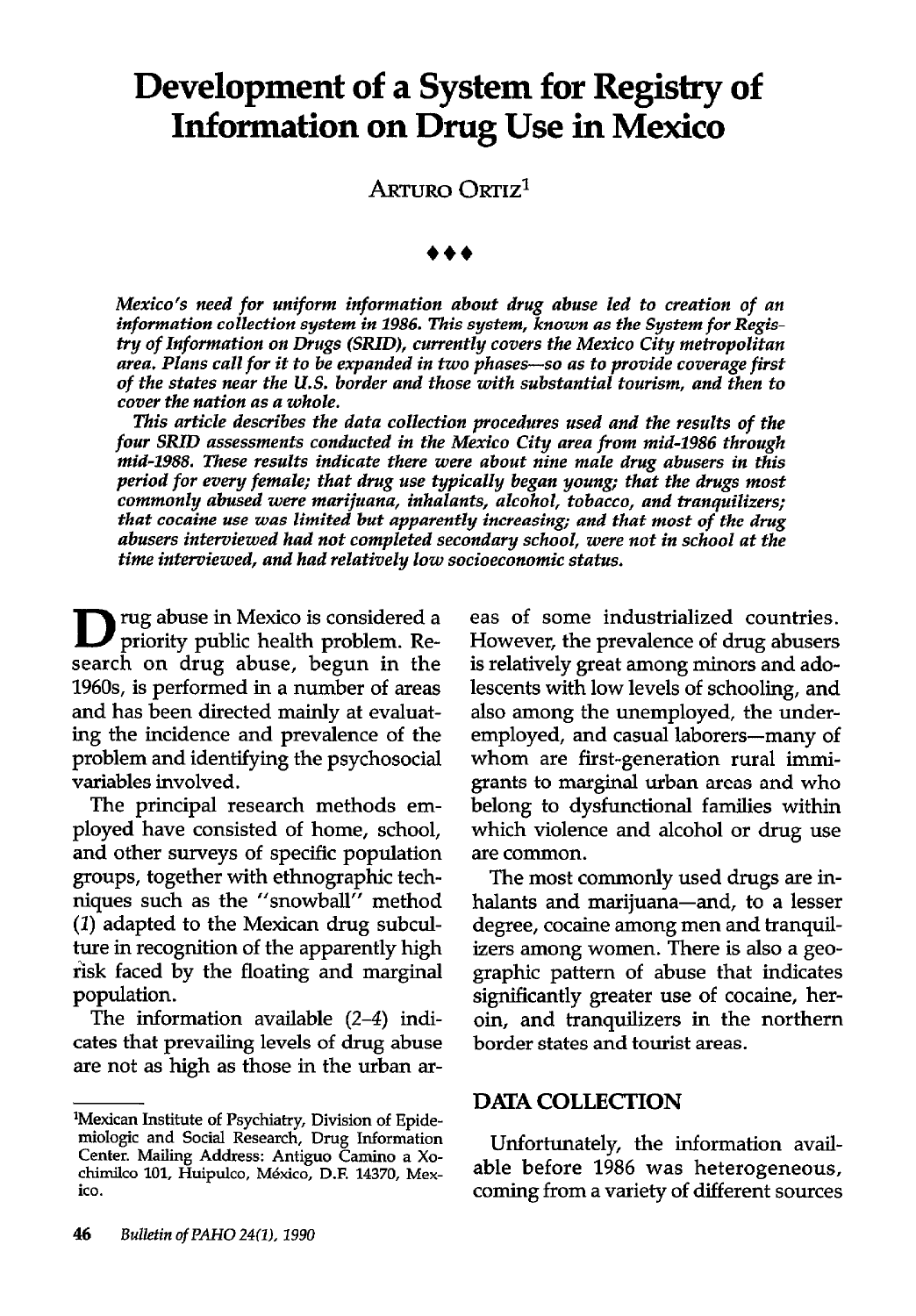with their own criteria, instruments, and analytical procedures. Consequently, this information was inadequate for developing a reliable assessment of principal drug abuse trends (4).

The need for homogeneous information capable of supporting preventive efforts led to development of an information collection system known as the System for Registry of Information on Drugs (SRID). The National Council Against Addictions assigned the task of creating this system to the Mexican Institute of Psychiatry (IMP).

At the heart of the system is a center that collects data from various sources using previously defined criteria and procedures. The center, which is located in Mexico City and has been operating since the second half of 1986, also processes and analyzes the information gathered and reports its findings (5, 6).

The SRID's overall goal is to define drug abuse trends. More specifically, it employs periodic evaluations in order to identify the drugs involved, prevailing consumption patterns, sociodemographic characteristics of the users, and changes in drug consumption trends.

Initial plans called for implementing this system in three phases. During the first phase, now accomplished, the system was made to cover the Mexico City metropolitan area. In the second phase various states are to be included, principally those close to the U.S. border and ones with tourist areas. During the third phase national coverage will be sought.

To date the SRJD has conducted five evaluations. The results of these evaluations, which have been reported previously (7-14), will be discussed below.

The questionnaire used by the SRID is known as the "Individual Drug Consumption Record." Designed especially for this purpose, its development was based on the relevant information then available on drug abuse in Mexico (l-4),

the experiences of participating institutions, reports on experience with similar systems in countries including the United States, Canada, and Hong Kong (5, 15, 16), and suggestions of the World Health Organization (WHO) (17).

The information obtained through the instrument is as follows: data identifying the case, sociodemographic data, reasons for the individual's admission to the institution involved, problems associated with the individual's drug consumption, and patterns of drug use.

The instrument can be used by physicians, psychologists, or social workerswho with a small amount of training can administer it in five minutes as part of the normal procedure for admission to the participating institution.

In addition to the questionnaire data, certain other data are obtained from each institution-such as the estimated size of the population within its geographic area of influence-in order to have a broader base of knowledge for interpreting the data.

## METHODS AND PROCEDURES

As a point of departure for developing the SRID, visits were made to key health and justice system institutions-including hospitals with emergency facilities, psychiatric hospitals, drug abuse treatment centers, homes for minors, and reformatories-that had previously agreed to collaborate with the National Program Against Addiction. During these visits the plans for the system were described and each institution was evaluated-among other things as to the kind of population it covered, its work schedules, the services it provided, and the availability of personnel who could work with the SRID.

This evaluation made it possible to identify those institutions suited for participation. At each of these institutions a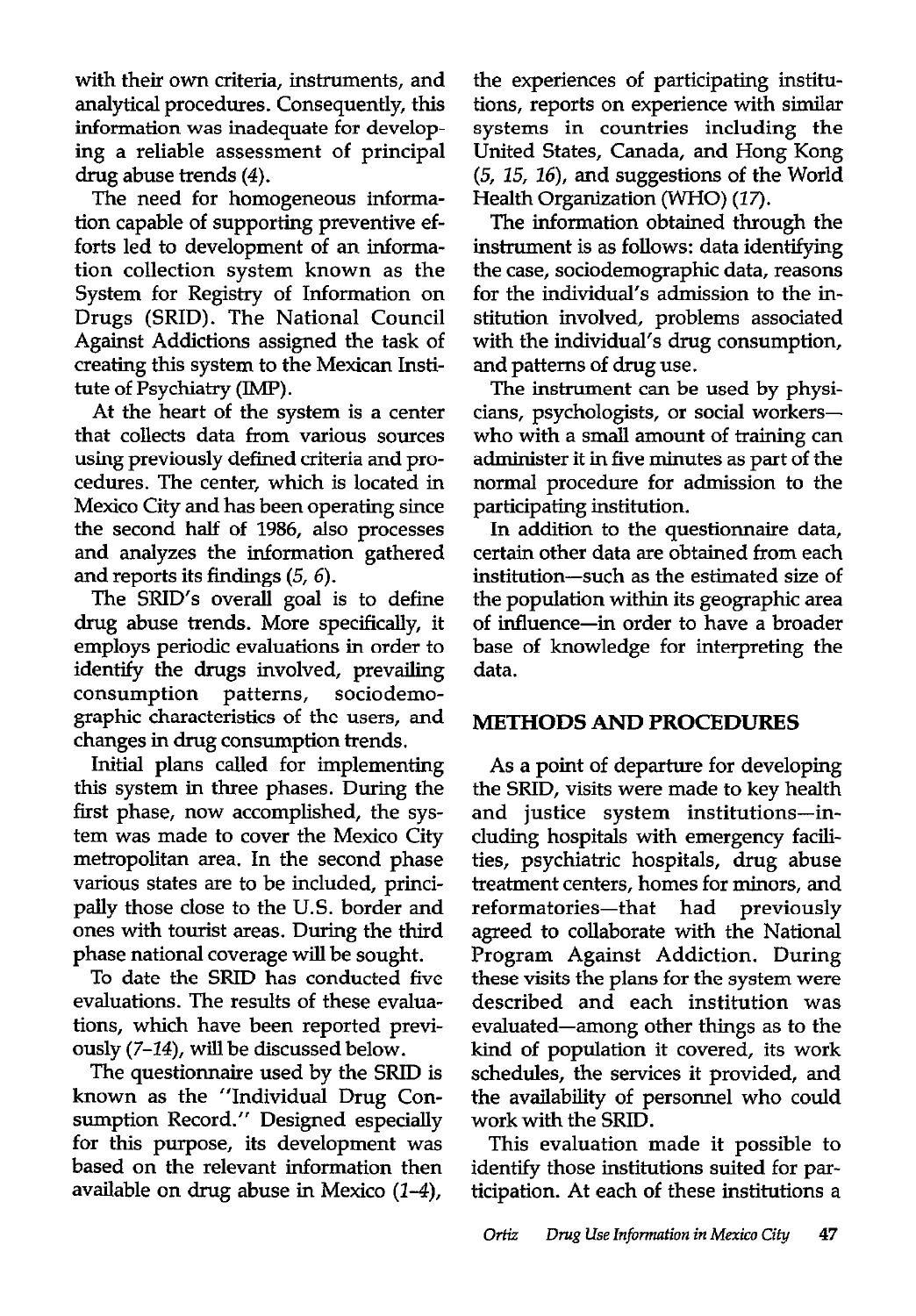person responsible for evaluation was designated along with the necessary number of interviewers-who together constituted the evaluation team. The members of this team received trainingincluding orientation regarding what the SRID was, the system's aims, how to administer the questionnaire, interview techniques, identification of various drugs and their effects, and exercises in role-playing. The participating institutions also received supplementary training support literature that enabled the team to train new interviewers as required.

The SRID depends upon two crosssectional evaluations conducted for 30 days (during June and November) every year. The SRID questionnaire is applied to all drug abuse cases detected during these evaluation periods.

The decision to have two 30-day evaluation periods per year, which was made in concert with the participating institutions, was based on experience gained by previous studies of drug use patterns  $(1-4)$ . The arrangement was made flexible, however, so that the timing could be modified to suit the dynamics of the situation observed.

The procedure used during each evaluation period is as follows: All people admitted to each participating institution are asked if they have used some drug not medically prescribed at least once in their lives with the deliberate intent of inducing a "high." If the response is affirmative, the matter is considered a drug abuse "case" and the instrument is administered to the respondent. Cases of accidental intoxication in the workplace or home, such as those that sometimes affect small children, are not included in the evaluation.

During each evaluation period personnel from the Mexican Institute of Psychiatry (IMP) supervise administration of the instrument and make themselves available to answer any questions that may arise. Upon conclusion of the evaluation period, the completed questionnaires are sent to the IMP for processing and analysis. The results of the analysis are then summarized in a report that is delivered to each participating institution as well as to health authorities and investigators working in the drug abuse field.

#### RESULTS

In general, the most relevant data obtained through these evaluations are included in the summary reports. However, it is recognized that the collected information could be analyzed in any of various ways and that more specific information might be needed. In such cases the information involved can be requested from the IMP.

The analysis provided in the summary reports includes the following epidemiologic indicators: prevalence (the number of cases existing at a given time, as indicated by the evaluations); incidence (the number of new cases occurring over a given time, in this instance over onemonth and one-year periods); the subgroups affected, these being defined in terms of such variables as sex, age, level of schooling, occupation, and admitting institution; and factors associated with the various subgroups affected, such as the kinds of problems that subgroup members using drugs perceive as being related to drug abuse.

Various drug abuse trends found through the collected data and reported by SRTD since 1986 (7-12) are as follows:

## Sociodemographic Characteristics of Drug Abusers

As indicated in Table 1, about nine male drug abusers were found for every female drug abuser within the study population. The age group with the highest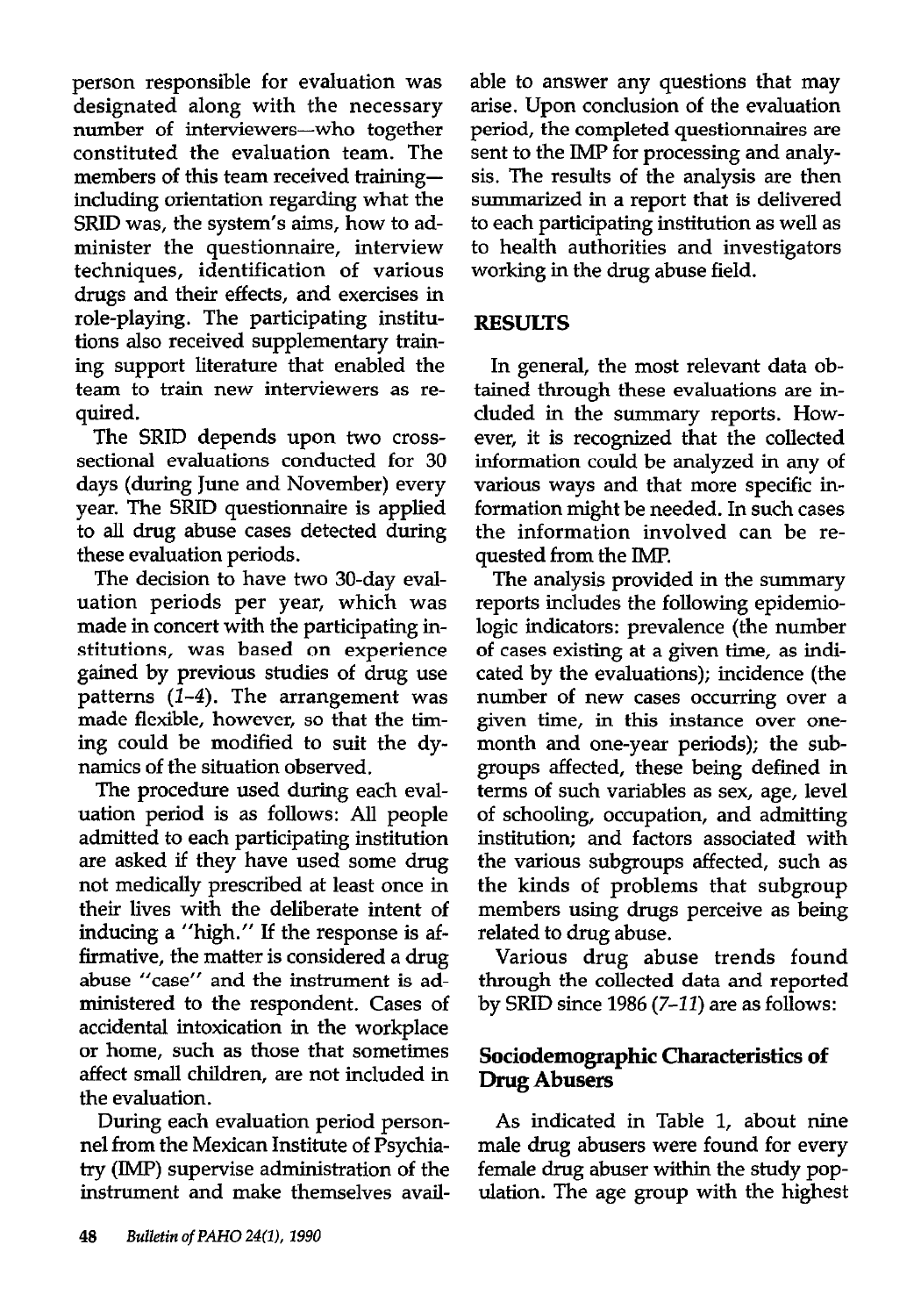|                                          | % of study subjects, by evaluation period |                             |                                 |                             |
|------------------------------------------|-------------------------------------------|-----------------------------|---------------------------------|-----------------------------|
| Sociodemographic<br>variables            | November<br>1986<br>$(n = 608)$           | June<br>1987<br>$(n = 481)$ | November<br>1987<br>$(n = 411)$ | June<br>1988<br>$(n = 398)$ |
| Sex:                                     |                                           |                             |                                 |                             |
| Male                                     | 93.1                                      | 89.4                        | 86.4                            | 90.5                        |
| Female                                   | 6.8                                       | 10.8                        | 13.6                            | 9.5                         |
| Age group in years:                      |                                           |                             |                                 |                             |
| < 12                                     | 0.5                                       | 0.8                         | 1.2                             | 1.0                         |
| $12 - 14$                                | 10.0                                      | 11.0                        | 12.0                            | 10.1                        |
| $15 - 19$                                | 55.4                                      | 40.7                        | 45.1                            | 48.1                        |
| $20 - 24$                                | 16.6                                      | 25.8                        | 20.2                            | 15.6                        |
| $25 - 30$                                | 11.6                                      | 11.2                        | 11.5                            | 12.1                        |
| >30                                      | 5.8                                       | 10.4                        | 10,0                            | 13.1                        |
| Socioeconomic level:                     |                                           |                             |                                 |                             |
| Low                                      | 69.1                                      | 72.3                        | 58.1                            | 56.7                        |
| Intermediate                             | 28.4                                      | 26.6                        | 40.5                            | 42.5                        |
| High                                     | 2.5                                       | 1.1                         | 1.4                             | 0.8                         |
| Education:                               |                                           |                             |                                 |                             |
| No schooling                             | 3.4                                       | 4.7                         | 2.6                             | 6.9                         |
| Incomplete primary                       | 22.5                                      | 24.3                        | 24.2                            | 26.2                        |
| Complete primary (grades 1-6)            | 20.5                                      | 18.0                        | 25.3                            | 19.0                        |
| Incomplete secondary                     | 33.0                                      | 28.3                        | 24.9                            | 26.2                        |
| Complete secondary (grades 1-9)          | 9.4                                       | 11.7                        | 7.1                             | 10.1                        |
| Preparatory or technical (grades 1-12)   | 9.0                                       | 9.7                         | 10.8                            | 5.6                         |
| Professional (16 years of school)        | 2.2                                       | 3.3                         | 5.2                             | 6.0                         |
| Occupation:                              |                                           |                             |                                 |                             |
| None                                     | 29.5                                      | 29.1                        | 25.7                            | 26.3                        |
| Housewife                                | 3.1                                       | 3.1                         | 2.5                             | 1.2                         |
| <b>Student</b>                           | 7.3                                       | 16.1                        | 8.0                             | 11.8                        |
| Farm worker                              | $\cdots$                                  | $\sim$ $\sim$               | .                               | 0.8                         |
| Underemployed, casual laborer            | 44.4                                      | 32.2                        | 36.2                            | 41.9                        |
| Office worker, merchant, or professional | 15.7                                      | 19.5                        | 27.6                            | 18.0                        |

Table 1. Distribution of the drug abusers studied within each of five sociodemographic categories, by SRID evaluation period; Mexico, 1986-1988.

Source: A. Ortiz, et al. (6-10).

percentage of drug abusers was the 15-19 year group, followed in order by the 20- 24, 25-30, and 12-14 groups. These data suggest that the adolescent population is at high risk of drug abuse.

Most of the study subjects were found to come from lower socioeconomic strata, although this could be attributable to the fact that to date the SRID has included only public service institutions commonly admitting people in these strata. (Subsequent research should include evaluations at private hospitals.) In this same vein, the rising percentage of drug abusers observed at the intermediate socioeconomic level appears noteworthy.

The data on education bear a close relation to the principal age groups involved. It should be noted that most of the drug abusers studied had not completed secondary school. It is also noteworthy that the small percentage of study subjects with the highest ("professional") level of schooling increased progressively over time at each evaluation from 1986 to 1988.

Regarding occupations, it seems significant that over 60% of all the drug abusers studied were unemployed, underemployed, or employed only as casual laborers. This finding, which reflects the large proportion of youths who are not in school and who have no stable jobs or are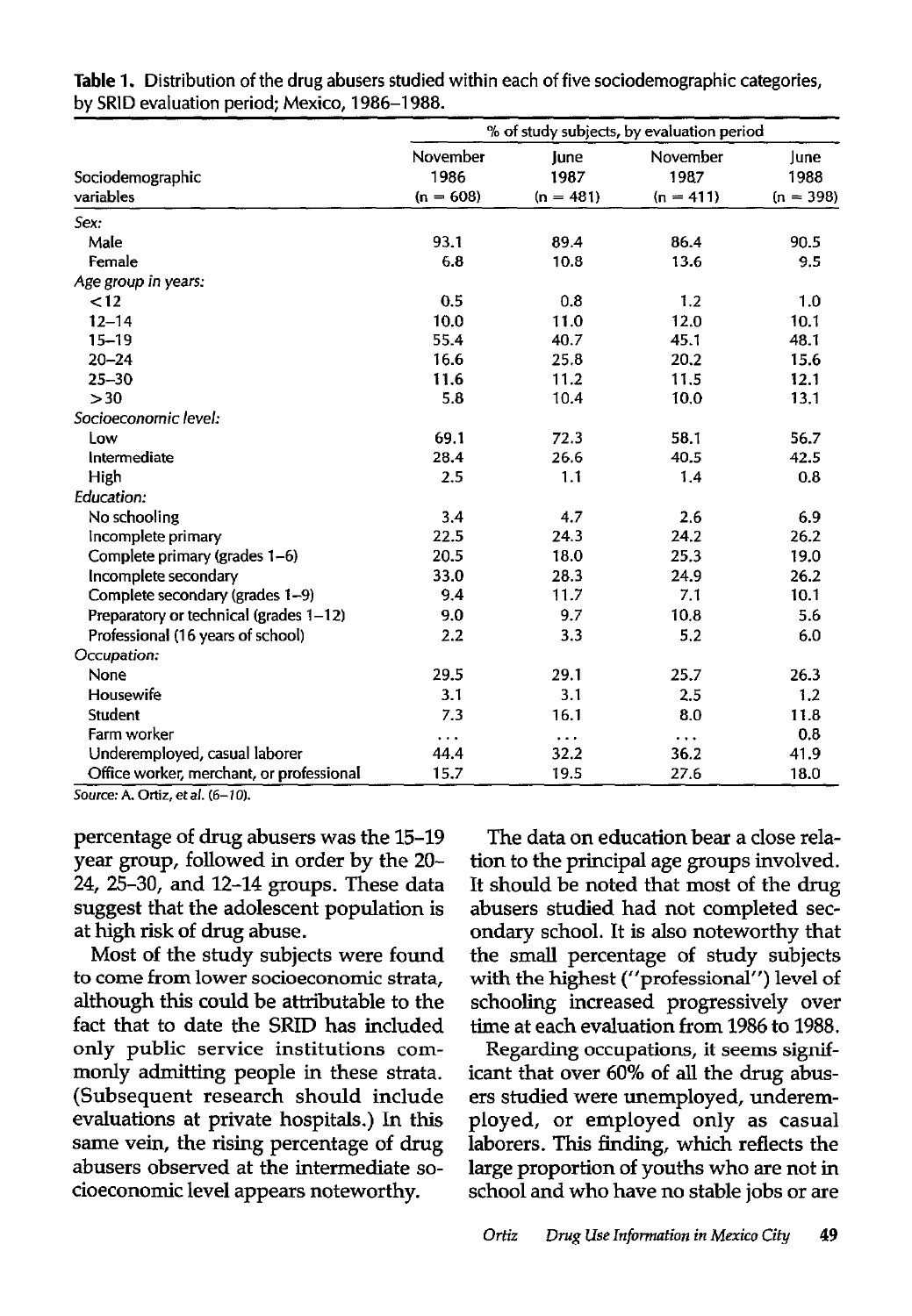unemployed, is supported by the data on education indicating that there are relatively few drug abusers in school compared to the number unemployed or underemployed.

#### Drug Abuse Prevalences

Table 2 shows the types of drugs that the study subjects said they had used at least once in their lives, together with the user percentages involved. As can be seen, relatively high percentages of study subjects said they had used marijuana, inhalants, alcohol, or tobacco. Smaller percentages reported using tranquilizers, hypnotic sedatives, or stimulants though there were substantial fluctuations in the reported data from one evaluation period to the next. According to the collected data, use of cocaine appears to be increasing; but the percentage of cases is still very low, and further studies should be undertaken to confirm this trend.

Table 3 shows that many similar trends were observed with respect to "period prevalence" (drug use in the month preceding the interview). Again, the most commonly abused drugs were marijuana, inhalants, alcohol, tobacco, and tranquilizers. In addition, the table shows something noteworthy about cocaine abuse: namely, while consumption of this drug at some time in life appears to be on the rise, the percentage of study subjects using it within a month of the interview has varied. This strongly suggests that cocaine users tend to be multiple drug users, a finding that agrees with the results of other research (4). The percentage of subjects using heroin in the last month remained consistently low, although it fluctuated considerably because of the small number of cases.

# Drug User Profiles

Sociodemographic profiles of the following types of drug users were studied: users of marijuana and inhalants, because these substances are used so often; abusers of tranquilizers, because these are the drugs most used by women (even though the percentage of women using them is lower than the percentage of men using marijuana or inhalants); and users of cocaine and heroin, because use of these drugs is expected to increase in coming years.

In general, most of the users of these

| Substance          | % of study subjects, by evaluation period |                             |                                 |                             |  |  |
|--------------------|-------------------------------------------|-----------------------------|---------------------------------|-----------------------------|--|--|
|                    | November<br>1986<br>$(n = 608)$           | lune<br>1987<br>$(n = 481)$ | November<br>1987<br>$(n = 411)$ | June<br>1988<br>$(n = 398)$ |  |  |
| Marijuana          | 63.6                                      | 70.8                        | 58.6                            | 70.4                        |  |  |
| Cocaine            | 1.6                                       | 3.5                         | 3.9                             | 4.0                         |  |  |
| Hallucinogens      | 3.9                                       | 2.1                         | 6.1                             | 3.0                         |  |  |
| Inhalants          | 57.0                                      | 55.3                        | 59.6                            | 63.6                        |  |  |
| <b>Heroin</b>      | 0.5                                       | 0.8                         | 0.5                             | 1.0                         |  |  |
| Other opiates      | 0.6                                       | 0.2                         | 0.2                             | 1.0                         |  |  |
| <b>Stimulants</b>  | 5.0                                       | 9.4                         | 3.4                             | 5,5                         |  |  |
| Hypnotic sedatives | 4.7                                       | 2.9                         | 1.5                             | 3.0                         |  |  |
| Tranquilizers      | 9.2                                       | 13.1                        | 13.1                            | 21.4                        |  |  |
| Alcohol            | 36.6                                      | 42.5                        | 50.6                            | 63.8                        |  |  |
| Tobacco            | 31.7                                      | 40.3                        | 45.7                            | 59.8                        |  |  |
| Other substances   | 1.8                                       | 4.4                         | 3.7                             | 4.5                         |  |  |

Table 2. Percentages of study subjects reporting use of different types of drugs at some point in their lives, by SRID evaluation period; Mexico, 1986-1988.

Source: A. Ortiz, et al.  $(6-10)$ .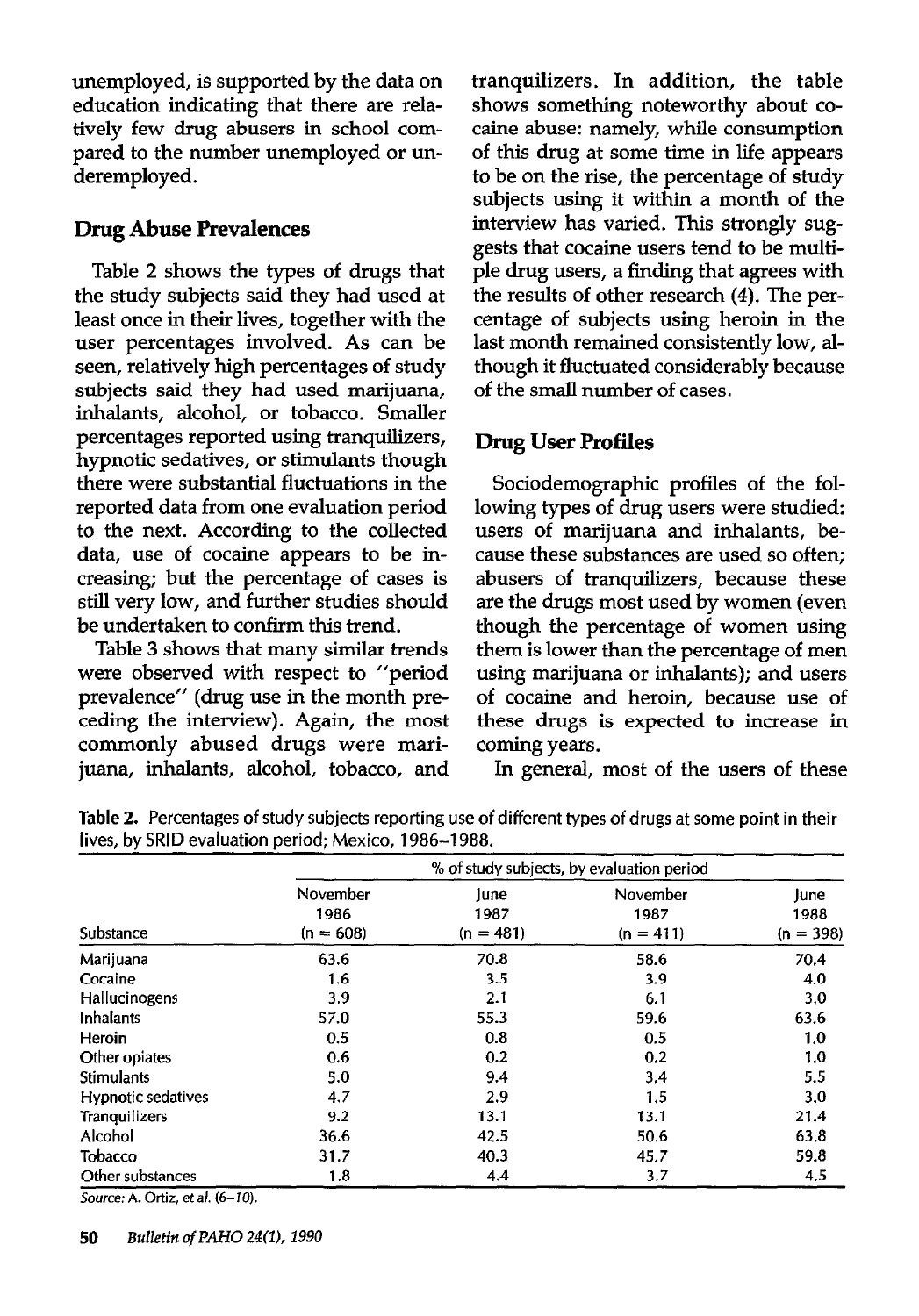| Substance            |                                 |                             |                                 |                             |
|----------------------|---------------------------------|-----------------------------|---------------------------------|-----------------------------|
|                      | November<br>1986<br>$(n = 608)$ | lune<br>1987<br>$(n = 481)$ | November<br>1987<br>$(n = 411)$ | June<br>1988<br>$(n = 398)$ |
| Marijuana            | 41.1                            | 49.9                        | 34.3                            | 50.3                        |
| Cocaine              | 1.3                             | 2.1                         | 1.2                             | 1.8                         |
| Hallucinogens        | 2.7                             | 2.1                         | 2.4                             | 1.3                         |
| Inhalants            | 42.4                            | 45.3                        | 44.3                            | 46.5                        |
| Heroin               | 0.1                             | 0.4                         | 0.2                             | 1.0                         |
| Other opiates        | 0.6                             | 0.2                         | 0.2                             | 1.0                         |
| <b>Stimulants</b>    | 3.6                             | 2.9                         | 1.2                             | 3.5                         |
| Hypnotic sedatives   | 3.1                             | 2.9                         | 1.0                             | 3.0                         |
| <b>Tranquilizers</b> | 5.4                             | 9.4                         | 7.8                             | 14.8                        |
| Alcohol              | 24.8                            | 42.5                        | 35.0                            | 45.7                        |
| Tobacco              | 23.6                            | 40.3                        | 40.1                            | 50.2                        |
| Other substances     | 1,3                             | 4.4                         | 1.2                             | 3.5                         |

Table 3. Prevalence of drug use in the last month. SRID, Mexico, 1986-1988.

Source: A. Ortiz, et al. (6-10).

drugs were males. Inhalant use typically began at earlier ages than use of the other drugs, and most of the users were in the 15-19 age group. Substantial percentages of those using all these drugs except tranquilizers and cocaine were bachelors, which suggests a relationship between the age of the user and the drug consumed.

With regard to socioeconomic levels, marijuana and inhalant users tended to come from the lower levels, while users of tranquilizers and (especially) cocaine tended to come from the upper levels.

In a similar vein, inhalant and marijuana abusers tended to be school dropouts or have relatively little formal education, while abusers of other drugs tended to have relatively more schooling.

Regarding the study subjects' occupations, use of marijuana and inhalants was particularly widespread among those who were unemployed, underemployed, or employed as casual laborers. In contrast, cocaine use was associated with better-quality employment.

Similar trends were observed with respect to the age at which drug abuse began, with use of the "popular" drugs (marijuana and inhalants) beginning early and cocaine use beginning relatively late. In general, the age group at greatest risk of starting to abuse "popular" drugs was the 15-19 group.

The age of first drug use also bore a relationship to the age of the users, since most of the users were young people. In the cases of marijuana, inhalants, tranquilizers, and cocaine, the year in which the highest percentage of users were initiated fell in the 1985-1987 period. The use of heroin began to be reported in 1988.

Finally, it was found that besides tending to use several drugs, cocaine and heroin users typically had greater problems associated with their drug abuse than did other members of the study population.

#### CONCLUSIONS

The System for Registry of Information on Drugs has made it possible to assess key drug use trends in Mexico City; and dissemination of the various SRID evaluations' results up to the present time has made both researchers and health authorities more aware of the drug problem's importance.

The number of institutions participating in the system should be expanded, and the Mexican states along the U.S.